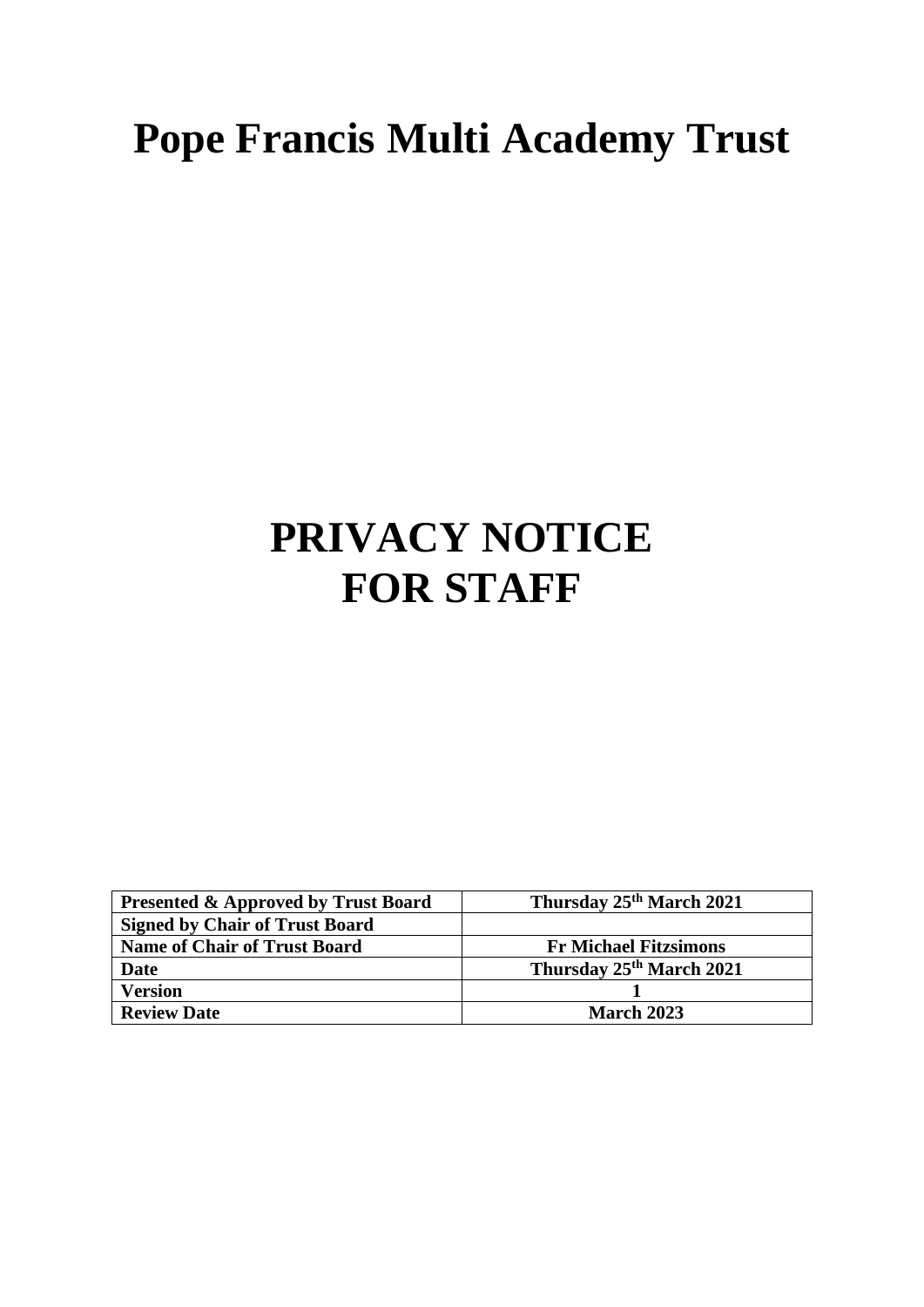# **Privacy notice for staff**

Under data protection law, individuals have a right to be informed about how the Trust uses any personal data that is held about them.

The Trust complies with this right by providing 'privacy notices' (sometimes called 'fair processing notices') to individuals where the Trust is processing personal data.

This privacy notice explains how the Trust will collect, store and use personal data about individuals that are employed, or otherwise engaged to work for the Trust.

The Pope Francis Academy Trust is the 'data controller' for the purposes of data protection law.

The Data Protection Officer (DPO) is Mr C Williams.

## **The personal data that is held**

The Trust will process data relating to those that are employed, or otherwise engaged to work at the Trust.

Personal data that may be collected, used, stored and shared (when appropriate) about employees includes, but is not restricted to:

- Contact details
- Date of birth, marital status and gender
- Next of kin and emergency contact numbers
- Salary, annual leave, pension and benefits information
- Bank account details, payroll records, National Insurance number and tax status information
- Recruitment information, including copies of right to work documentation, references and other information included in a CV or cover letter or as part of the application process
- Qualifications and employment records, including work history, job titles, working hours, training records and professional memberships
- Performance information
- Outcomes of any disciplinary and/or grievance procedures
- Absence data
- Copy of driving licence
- Photographs
- CCTV footage
- Data about your use of the school's information and communications system

The Trust may also collect, store and use information about employees that falls into "special categories" of more sensitive personal data.

This includes information about (where applicable):

- Race, ethnicity, religious beliefs, sexual orientation and political opinions
- Trade union membership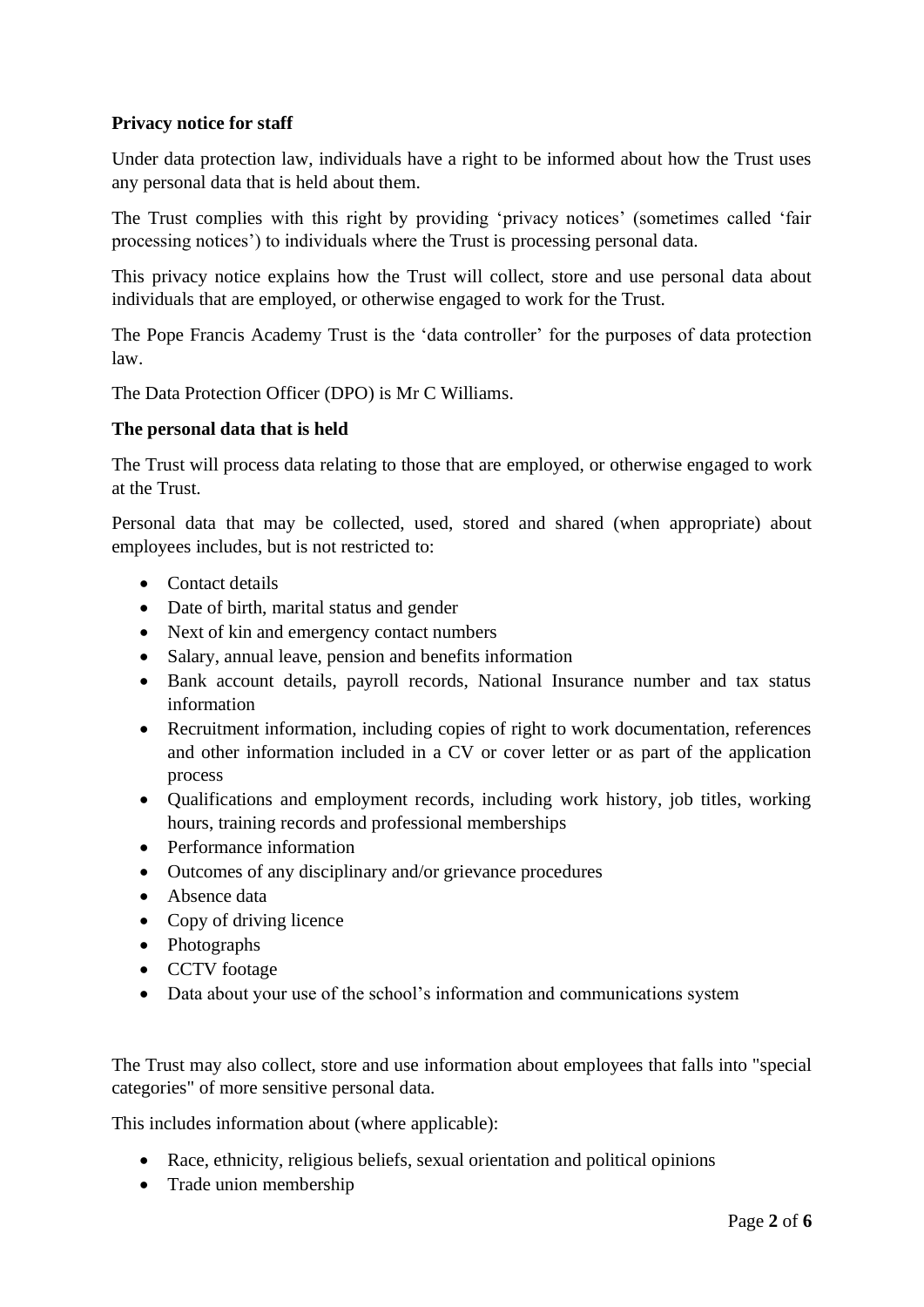• Health, including any medical conditions, and sickness records

# **Why we use this data**

The purpose of processing this data is to help the Trust to run the schools, including to:

- Enable employees to be paid
- Facilitate safe recruitment, as part of safeguarding obligations towards students
- Support effective performance management
- Inform any recruitment and retention policies
- Allow better financial modelling and planning
- Enable ethnicity and disability monitoring
- Improve the management of workforce data across the sector
- Support the work of the School Teachers' Review Body

## **The lawful basis for using this data**

The Trust will only collect and use personal information about employees when the law allows this.

Most commonly, it is used to:

- Fulfil a contract we have entered into with employees
- Comply with a legal obligation
- Carry out a task in the public interest

Less commonly, the Trust may also use personal information where:

- Consent has been given to use it in a certain way
- We need to protect employees vital interests (or someone else's interests)

Where an employee has provided the Trust with consent to use data, it may be withdrawn at any time.

Some of the reasons listed above for collecting and using personal information about employees overlap, and there may be several grounds which justify the Trust's use of personal data.

### **Collecting this information**

While most of the information collected about employees is mandatory, there is some information that an employee can choose whether or not to provide.

Whenever the Trust seeks to collect information, it will be made clear whether an employee must provide this information (and if so, what the possible consequences are of not complying), or whether there is a choice.

### **How we store this data**

The Trust will create and maintain an employment file for each staff member.

The information contained in this file is kept secure and is only used for purposes directly relevant to employment.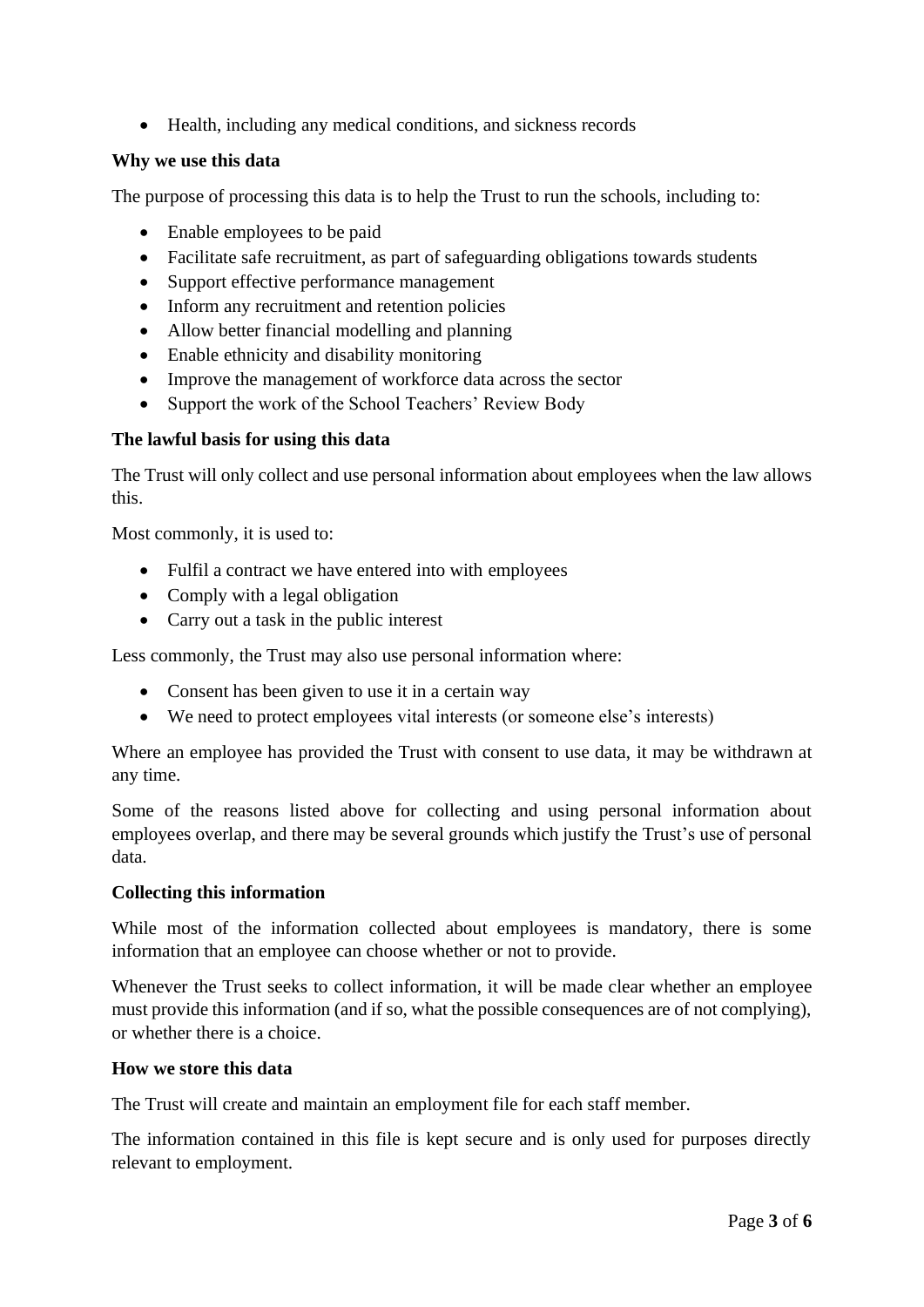Once employment with the Trust has ended, the Trust will retain this file and delete the information in it in accordance with our Records Management Policy.

# **Data sharing**

The Trust will not share information about an employee with any third party without the employees' consent, unless the law and the Trust policies allows this.

Where it is legally required, or necessary (and it complies with data protection law) the Trust may share personal information about employees with:

- A local authority to meet legal obligations to share certain information with it, such as safeguarding concerns and exclusions
- The Department for Education to meet legal obligations to share certain information with it, such as safeguarding concerns and exclusions
- Employee family and representatives to meet legal obligations to share certain information with it, such as safeguarding concerns and health
- Educators and examining bodies to enable them to provide the service they have been contracted for
- Ofsted to meet legal obligations to share certain information with it, such as safeguarding concerns and exclusions
- Suppliers and service providers to enable them to provide the service they have been contracted for
- Financial organisations to enable them to provide the service they have been contracted for
- Central and local government to meet legal obligations to share certain information with it, such as safeguarding concerns and exclusions
- Auditors to enable them to provide the service they have been contracted for
- Survey and research organisations to enable them to provide the service they have been contracted for
- Trade unions and associations to meet legal obligations to share certain information with it
- Health authorities to meet legal obligations to share certain information with it, such as safeguarding concerns
- Security organisations to enable them to provide the service they have been contracted for
- Health and social welfare organisations to meet legal obligations to share certain information with it, such as safeguarding concerns and exclusions
- Professional advisers and consultants to enable them to provide the service they have been contracted for
- Charities and voluntary organisations to enable them to provide the service they have been contracted for
- Police forces, courts, tribunals to meet legal obligations to share certain information with it, such as safeguarding concerns and exclusions
- Professional bodies to enable them to provide the service they have been contracted for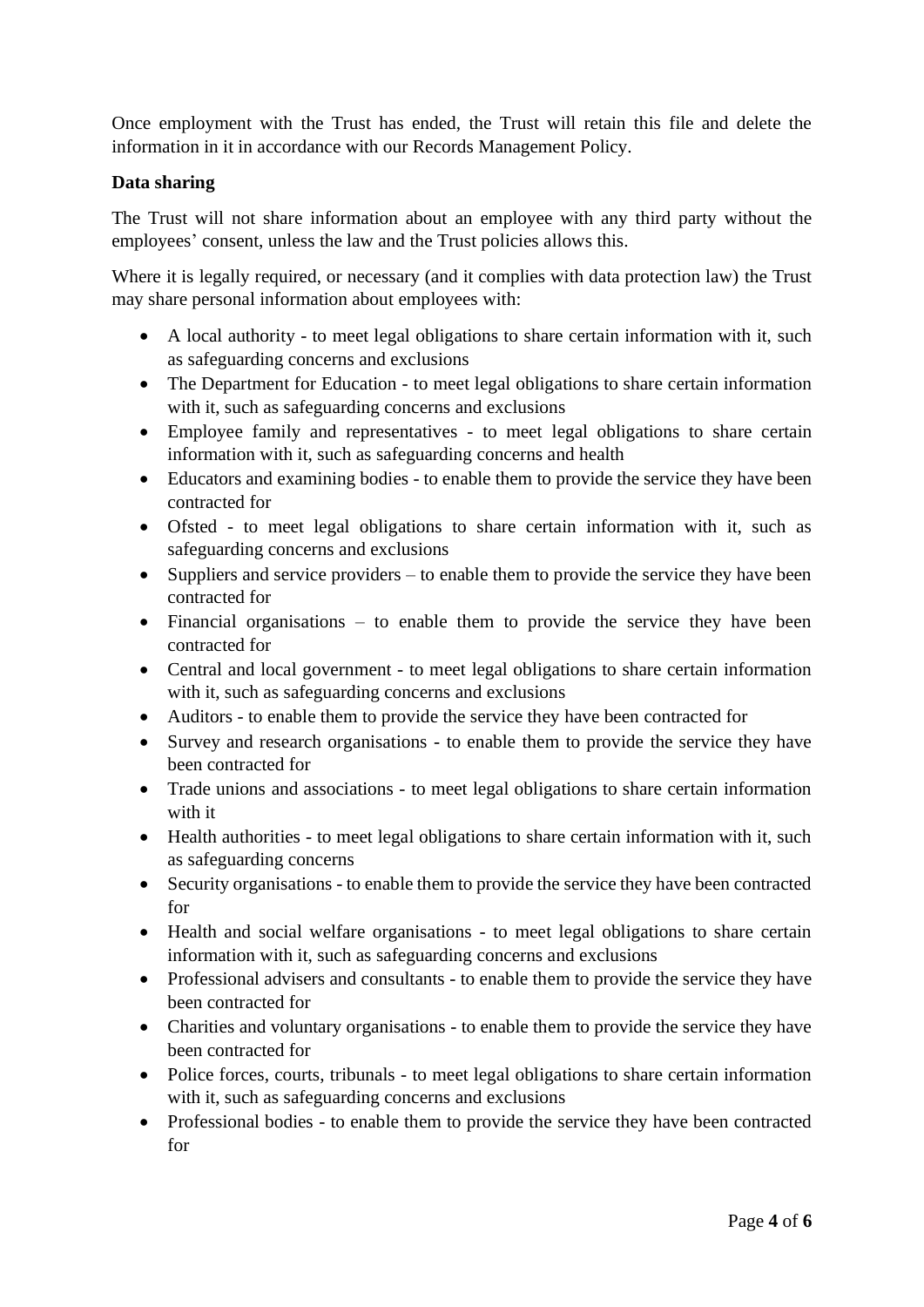• Employment and recruitment agencies - Facilitate safe recruitment, as part of safeguarding obligations

## **Transferring data internationally**

Any transfer of personal data to another country or territory will be done so in accordance with data protection law.

## **Individual rights**

### *How to access personal information that is held*

Individuals have a right to make a 'subject access request' to gain access to personal information that the Trust holds about them.

If a subject access request is made and if the Trust does hold information, the Trust will:

- Give you a description of the data that is held
- Provide information about why it is held and how it is processed
- How long the personal data is held for
- Explain where it was obtained, if not from the individual
- Information regarding where it has been shared
- Information as to whether any automated decision-making is being applied to the data, and any consequences of this
- Provide a copy of the information in an intelligible form

If you would like to make a request, please contact the Data Protection Officer.

### *An individual's other rights regarding data*

Under data protection law, individuals have certain rights regarding how their personal data is used and kept safe.

This includes the right to:

- Object to the use of personal data if it would cause, or is causing, damage or distress
- Prevent data being used to send direct marketing
- Object to the use of personal data for decisions being taken by automated means (by a computer or machine, rather than by a person)
- In certain circumstances, have inaccurate personal data corrected, deleted or destroyed, or restrict processing
- Claim compensation for damages caused by a breach of the data protection regulations

To exercise any of these rights contact the Data Protection Officer.

### **Complaints**

The Trust will take any complaints about the collection and use of personal information very seriously.

If it is believed that the collection or use of personal information is unfair, misleading or inappropriate, or have any other concern about data processing, raise this with the Trust in the first instance.